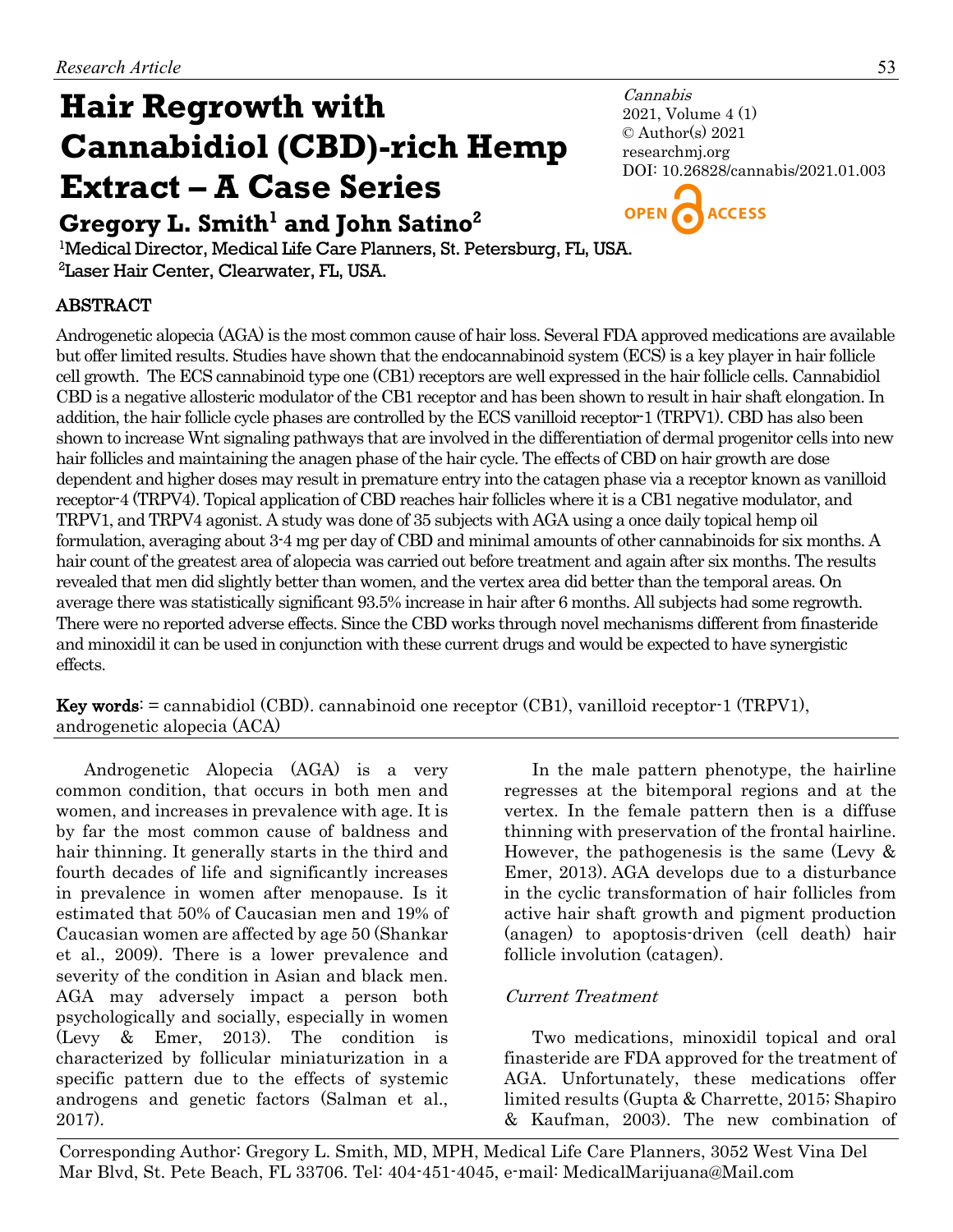topical minoxidil and topical finasteride has shown more promising results (Suchonwanit et al., 2018). Hair transplantation is the only current successful permanent option, and it requires surgical procedures. Several other medical options, such as antiandrogens such as spironolactone, oral contraceptives, cyproterone, flutamide, dutasteride, prostaglandin analogs and ketoconazole are reported to be beneficial (Levy & Emer, 2013). However, they can be associated with significant adverse effects, such as depression and elevated liver enzymes. Laser and light therapies have also become popular despite the lack of documented profound benefit.(Levy & Emer, 2013).

Minoxidil was first evaluated for treatment of hair loss in 1984 as a 1% topical solution (Olsen & Weiner, 1987). It became clear that higher concentrations were needed. A 12-month doubleblind trial was done on 60 subjects with AGA. The use of twice-daily topical 2% and 3% Minoxidil revealed that at month 4 the average total nonvellus hair counts had increased from a baseline mean of 158.2 to 270.2 (71% increase) in the 2% minoxidil group, from 156.6 to 287.0 (83% increase) in the 3% minoxidil group (Roberts., 1987). At month 12 the means were 415.6 (163% increase) and 448.5 (186% increase) for 2% minoxidil, 3% minoxidil, respectively. The increases from month 4 to month 12 were highly significant for each group  $(p = 0.0001)$ . More recently, a 5% once-a-day foam has been shown to be equally effective to twice-daily application of lower concentration topical minoxidil (Blume-Peytavi et al., 2011).

Finasteride, a type 2-selective 5α-reductase inhibitor, was approved in 1997 as the first oral pharmacologic therapy for the treatment of men with AGA. It was originally developed for the treatment of men with benign prostatic hyperplasia (BPH) at a dose of 5 mg/day. Subsequent studies demonstrated that finasteride was an effective treatment for men with AGA at an optimal dose of 1 mg/day. The net improvement in hair count (finasteride vs. placebo) was 14% at 1 year and 16% at 2 years (Shapiro & Kaufman, 2003).

A 48-week-long clinical trial of men with AGA was started in November 2018. (https://www.clinicaltrials.gov/ct2/show/NCT0374 2518). The study used an investigational new topical drug called SM04554. Phase III trials were

completed in January 2021; however, no results are published at this time. It has shown some promising results in early Phase I and II trials and works by modulating the Wnt pathway that is postulated to initiate and maintain the anagen phase of the hair cycle. Wnt signaling also causes dermal progenitor cells to differentiate into new hair follicles. It is interesting to note that CBD has also been shown to increase Wnt signaling (Vallée et al., 2017).. However, to date there is little basic science or clinical research on CBD and Wnt signaling.

Recently, with the increasing acceptance of cannabis sativa-based therapies, cannabidiol (CBD) has come under consideration as a possible, effective, safe, inexpensive non-prescription, topical AGA therapy (Expert Committee on Drug Dependence, 2018). CBD works through the endocannabinoid system (ECS) in the body and has novel effects on hair follicle elongation and hair matrix keratinocytes activated through ECS receptors in the hair follicle cells (Bíró et al., 2009). As such, the therapeutic effects of CBD would complement the physiologic effects of minoxidil, finasteride and antiandrogen therapies.

## ECS and Hair Follicles

The ECS was only discovered in the 1990s. In essence, it is a system involved with maintaining cellular homoeostasis in response to excess oxidative stress. It down-regulates the damaging inflammatory response, and up-regulates regenerative processes. It is comprised of two receptors, cannabinoid receptor 1 and 2 (CB1 and CB2) and has two messenger molecules known as the endocannabinoids, anandamide (AEA) and 2 arachidonylglycerol (2-AG). One of the many systems that the ECS is involved with is thermoregulation within the skin. There are a substantial number of CB1 and CB2 receptors on various cell lines within the skin (Tóth et al., 2019). CB1 receptors are well expressed in the hair follicle cells. Stimulation of the CB1 receptor with the endocannabinoids leads to decreased hair shaft elongation (Telek et al., 2007).

Studies have shown that the ECS is a key player in hair follicle cell growth control. (Bíró et al., 2006; Telek et al., 2007; Tóth et al., 2019). The hair follicle cycle (anagen, catagen, telogen phases) is controlled by the vanilloid receptor-1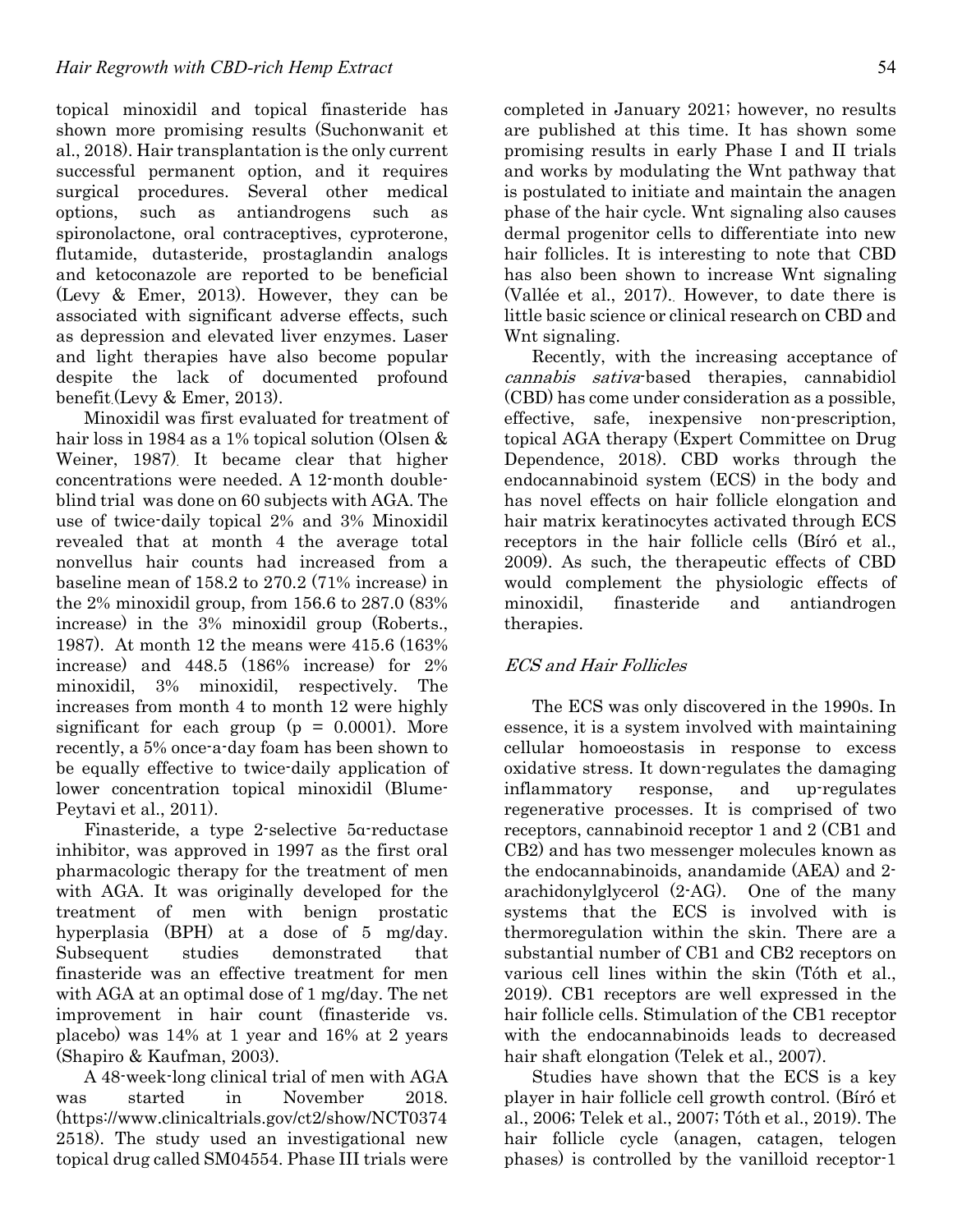(TRPV1; Bíró et al., 2006).TRPV1 receptors are found on the hair matrix keratinocytes. Mouse studies have shown that activation promotes hair follicle regression (catagen) and hair matrix keratinocyte apoptosis (cell death) thru retarding hair shaft elongation. (Bíró et al., 2006). Endocannabinoids, and cannabis-derived phytocannabinoids, such as THC and CBD message TRPV1 receptors. It is postulated that CBD has therapeutic effects via TRPV1 receptors by excessive activation of the receptor that they become desensitized. (Muller et al., 2019).

Tetrahydrocannabinol (THC) is a CB1 receptor partial agonist, and it has been shown to dose-dependently inhibit hair shaft elongation, decrease proliferation of hair matrix keratinocytes and induce intraepithelial apoptosis and premature hair follicle regression (catagen). These effects which occur with our innate endocannabinoid anandamide and with plant-based THC were inhibited by a selective CB1 antagonist. Furthermore the studies revealed that CB1 receptors were expressed in a hair cycle-dependent manner on the hair follicle. (Bíró et al., 2006; Telek et al., 2007).

The available research suggests that THC and other CB1 agonists can be used to manage unwanted hair growth, and likewise, CB1 antagonists, such as CBD and tetrahydrocannabivarin (THCV) and cannabidivarin (CBDV) can be used to promote hair growth (Telek et al., 2007). CBD is a CB1 antagonist that likely has its effects via negative allosteric modulation of the CB1 receptor (Chung et al., 2019; Laprairie et al., 2015). THCV and CBDV have more potent direct antagonistic effects on the CB1 Receptor.

A more recent study of human hair follicle cultured cells (Szabó et al., 2017) revealed that use of lower doses of CBD resulted in hair shaft elongation, likely via CB1 antagonism. However, much higher doses resulted in premature entry into the catagen phase, probably via a different receptor, the vanilloid receptor-4 (TRPV4). Therefore, the dosing of the topical CBD needs to be evaluated in order to obtain positive hair regrowth.

# CBD

Over the past decade CBD has been extensively researched for a myriad of therapeutic benefits (Expert Committee on Drug Dependence, 2018). CBD does not cause euphoria or addiction. It has a wide therapeutic window and few adverse effects. Topical application of CBD has not been associated with any significant adverse effects (Bíró et al., 2009; Tóth et al., 2019). CBD in an oral form has been FDA approved for treatment of recalcitrant epilepsy and is now an over-thecounter drug (www.Epidoloex.com). CBD in sublingual, oral, inhaled and topical versions are relatively inexpensive and widely available as nutraceuticals. It is estimated that as many as 14% of the United States population has tried CBD products. (Corroon & Phillips, 2018).

CBD is fat-soluble and poorly absorbed past the epidermis, but topical application of CBD easily reaches hair follicles where it is a CB1 antagonist, and TRPV1, and TRPV4 agonist (Szabó et al., 2017).

## The Present Study

The study was conducted to evaluate the efficacy of daily topical application of a CBD-rich hemp oil formation on AGA. Secondary goals of the study were to look for adverse effects associated with the daily topical application. Based on the pre-clinical evidence of the hair regrowth benefits of antagonizing the CB1 receptors, and from over stimulating TRPV1 receptors we would expect a significant increase in hair follicles in the treated areas.

#### **METHODS**

The study is a case series of adults presenting to a 'Hair and Scalp' center in Clearwater Florida. Adult subjects, not currently using minoxidil or finasteride were offered the opportunity to receive the hemp oil extract free of charge through Facebook advertising. The first thirty-five subjects who responded were selected (28 males, 7 females). All were Caucasian and were diagnosed with AGA based on the presence of gradually progressing bitemporal and/or vertex alopecia. Clinical diagnosis of AGA with Norwood-Hamilton Classification score of 3V or 4.

The Norwood-Hamilton Classification is used to score stages of male pattern baldness, from 1- 7. Stage 3V vertex: There is slight recession of the hairline around the temples, but there is significant hair loss on the top of the scalp (the vertex). Stage 4: The hairline recession is more than slight recession of the hairline around the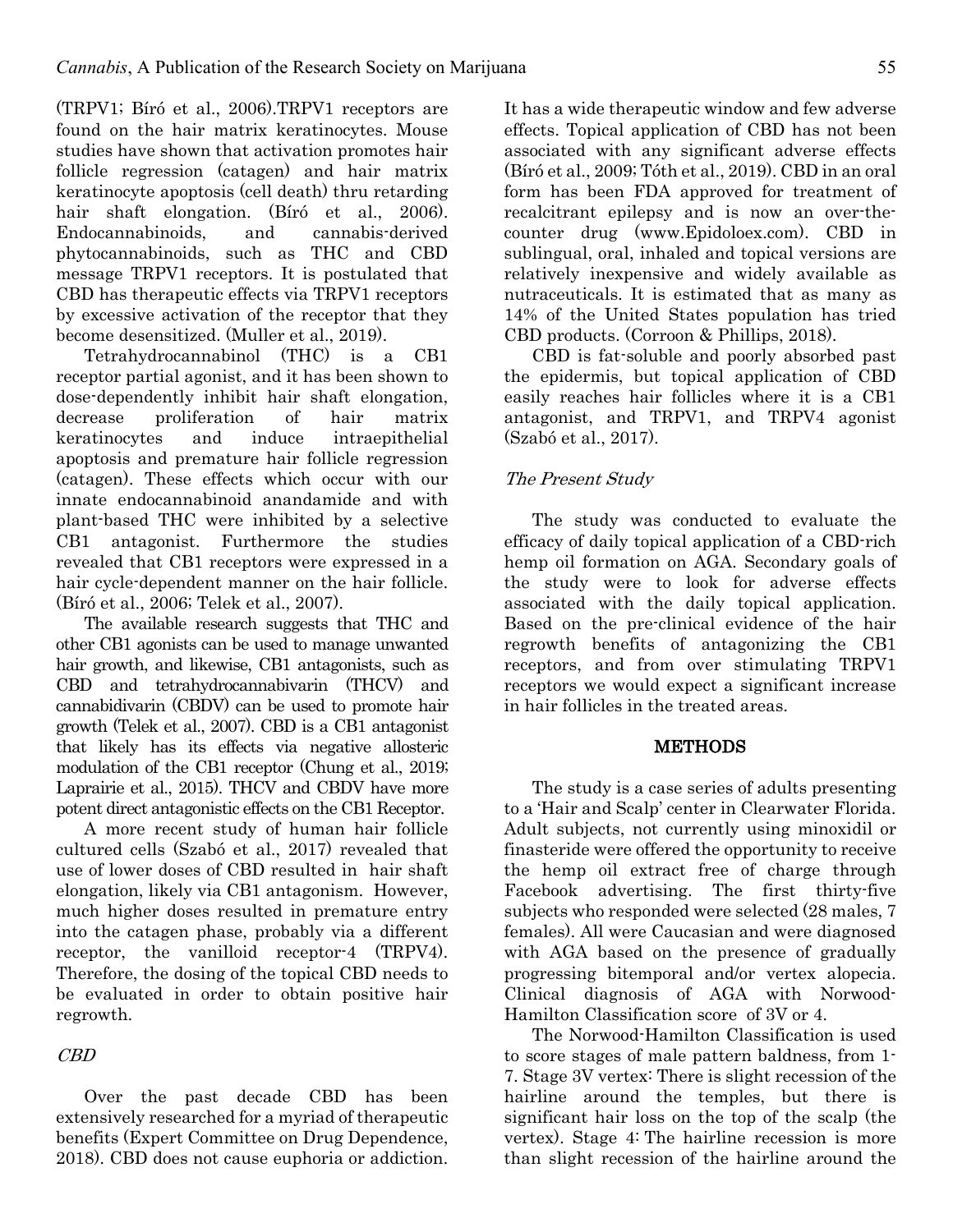temples, and there is sparse hair or no hair on the vertex. The two areas of hair loss are separated by a band of hair that connects to the hair remaining on the sides of the scalp.

The predefined endpoints were hair counts obtained in a defined, representative area of scalp hair loss, and investigator clinical assessment of hair growth. The females were ages 46-76 (average age 61) and the males 28-72 (average age 43). The subjects gave their written informed consent for this six-month trial. The study adhered to the Helsinki guidelines and was institutionally approved. Each participant was provided with an informed consent form that they signed. None of the subjects were currently using minoxidil or finasteride. No other hair loss treatments were used during the six months of the research.

The subjects were given a topical extract in a 2 oz jar once a month and advised to apply a thin layer once each morning to the areas of baldness. The subjects were advised that she could use blow dryers, conditioners and other hair preparations. The 2 oz topical was replaced as needed at monthly visits at throughout the six-month trial. The amount used varied significantly based on the area of the scalp to be treated. None of the subjects used more than 2 oz in any one-month period.

The topical extract was made of high CBD cannabis sativa (hemp) flower that had been ultrapulverized into a fine powder. This chalk-like green powder was independently analyzed by Cannalysis Labs in Santa Ana, CA. It was found to contain 10.78% CBD, and 0.21% THC, and there was no detectable THCV or CBDV. This powder was infused into a lanolin base paste and natural Emu oil carrier. Each 2 oz jar contained 1000 mg of the power, or 108 mg of CBD. The subjects were advised to apply thin layer of the paste over all bald or balding areas once each morning. The 2 oz jar lasted approximately one month, which is an average daily dose of 3-4mg of topically applied CBD.

A hair count of the greatest area of alopecia was carried out before treatment was started and again after six months of treatment. To facilitate consistent hair count analysis, a clear acrylic mold was made of each subject's head. The front of the mold was positioned at the hair line, with additional measurements from the tip of the nose

to the front of the mold. A one-centimeter square was removed from the mold in the area of greatest alopecia, which was either in the temporal or vertex region. The hair count was done within the 1 cm area. The nonvellus hairs within the one square centimeter were pulled through the opening with a surgical skin hook. A Bodelin ProScope with fifty times magnification was used to perform hair counts.

### RESULTS

The specific data and hair count for each subject is demonstrated in Table 1.

Temporal Area. This table reveals that hair counts in the temporal area increased an average of 74.1% in men, and 55.2% in women. In men the number of hairs increased from baseline of 20.6 to 33.7 (paired t-test p< 0.01) in the temporal area, and in women from 20.3 to 30.5 (paired t-test p< 0.01)

Vertex Area. In the vertex area the hair counts increased an average of 120.1% for men, and 64.9% for women. In men, the number of hairs increased from baseline of 16.8 to 32.9 (paired ttest  $p < 0.01$  in the temporal area, and in women from 18.7 to 30.7 (paired t-test  $p < 0.01$ ).

For all males, the baseline hair count was 18.28 (95% Confidence Interval +/- 3.02) and at six months it was 33.21 (95% Confidence Interval +/- 4.86). For all females, the baseline hair count was 19.57 (95% Confidence Interval +/- 4.83) and at six months it was 30.57 (95% Confidence Interval +/- 7.51). The paired samples t-value for men before and after difference was 7.38 ( $p \le 0.00001$ ). The paired samples t-value for women before and after difference was  $5.56 (p = 0.0014)$ .

The hair count increased 93.5%, from 18.5 to 32.7 ( $p < 0.001$ ) when temporal and vertex areas were combined. In general males and the vertex area did the best. All subjects had some increase in hair count. No self-reported survey of cosmetic appearance was done.

One-third of the patients reported some slightly increased hair shedding during the first month of treatment, this was no longer was noted at the two-month visit. Otherwise, there was no reported adverse effects from use of the extract.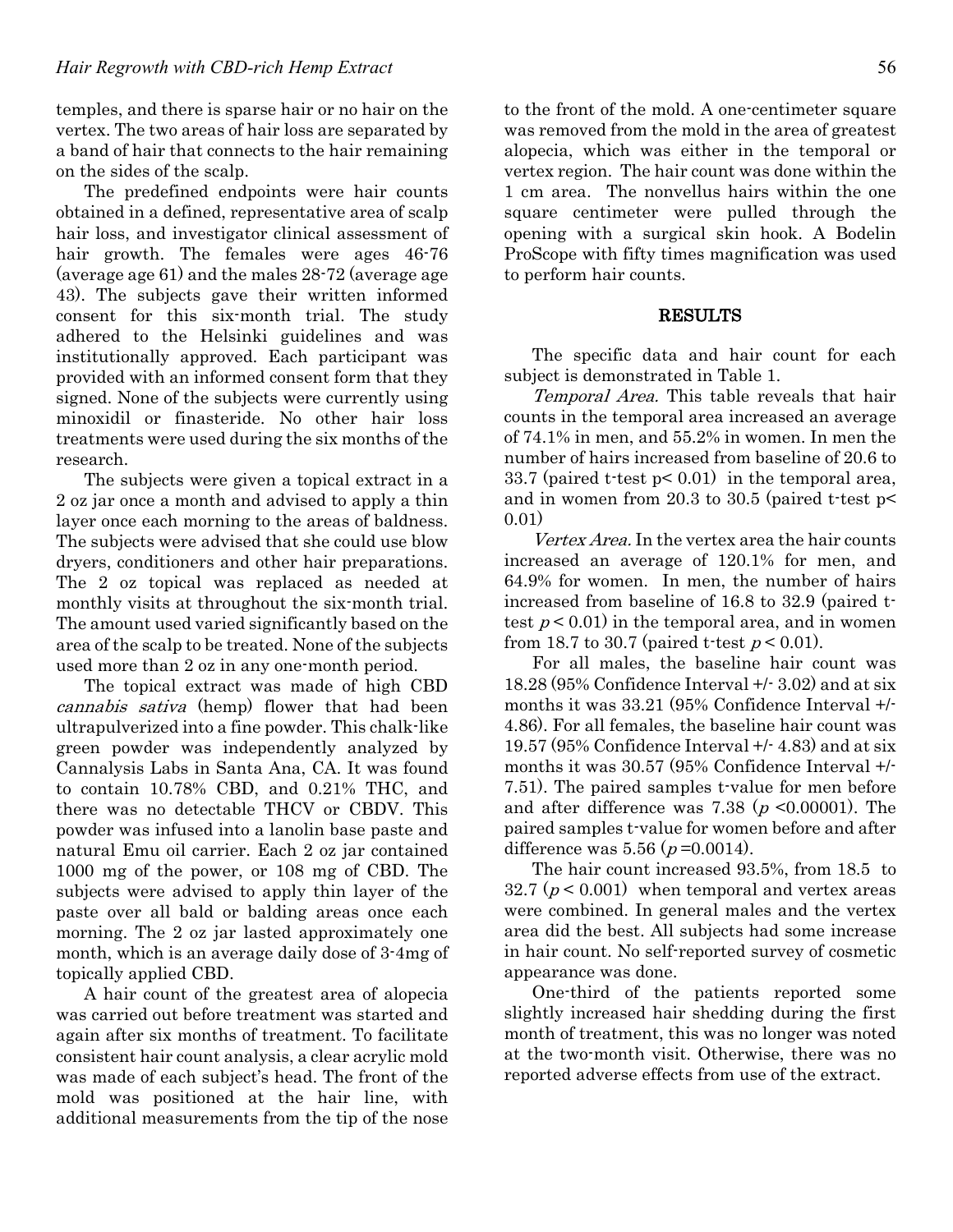| Patient                 | Age    | Sex         | Area                      | Baseline  | 6 Months After Difference |                  | $Change(\%)$     |
|-------------------------|--------|-------------|---------------------------|-----------|---------------------------|------------------|------------------|
| $\mathbf{1}$            | 47     | $\mathbf M$ | T                         | 23        | 45                        | 22               | 95.7             |
| $\sqrt{2}$              | 34     | $\mathbf M$ | T                         | 33        | $51\,$                    | 18               | $54.5\,$         |
| $\sqrt{3}$              | 28     | $\mathbf M$ | T                         | $\bf 22$  | 31                        | $\boldsymbol{9}$ | 40.9             |
| $\sqrt{4}$              | 56     | $\mathbf M$ | T                         | $\,6$     | $11\,$                    | $\bf 5$          | 83.3             |
| $\bf 5$                 | 35     | $\mathbf M$ | T                         | 16        | 28                        | $12\,$           | $75\,$           |
| $\,6\,$                 | 29     | $\mathbf M$ | T                         | 38        | 56                        | 18               | 47.4             |
| $\overline{\mathbf{7}}$ | 34     | $\mathbf M$ | T                         | 12        | 46                        | 34               | $283.3\,$        |
| $8\,$                   | 51     | $\mathbf M$ | T                         | 18        | 27                        | $\boldsymbol{9}$ | $50\,$           |
| $9\phantom{.}$          | 63     | $\mathbf M$ | $\mathbf T$               | 16        | 16                        | $\boldsymbol{0}$ | $\boldsymbol{0}$ |
| 10                      | 29     | $\mathbf M$ | T                         | 15        | 23                        | $8\,$            | 53.3             |
| 11                      | 36     | $\mathbf M$ | T                         | 28        | 37                        | 9                | 32.1             |
| 12                      | $55\,$ | $\mathbf M$ | $\overline{V}$            | $8\,$     | 22                        | $14\,$           | 175              |
| 13                      | 37     | $\mathbf M$ | $\boldsymbol{\mathrm{V}}$ | 36        | $41\,$                    | $\bf 5$          | 13.9             |
| 14                      | 29     | $\mathbf M$ | $\boldsymbol{\mathrm{V}}$ | 22        | 61                        | 39               | 177.3            |
| $15\,$                  | 34     | $\mathbf M$ | $\overline{V}$            | 19        | 36                        | 17               | $89.5\,$         |
| 16                      | 51     | $\mathbf M$ | $\boldsymbol{\mathrm{V}}$ | 18        | 27                        | $\boldsymbol{9}$ | $50\,$           |
| 17                      | 48     | $\mathbf M$ | $\boldsymbol{\mathrm{V}}$ | 14        | 64                        | $50\,$           | 357.1            |
| 18                      | 59     | $\mathbf M$ | $\overline{V}$            | 12        | 23                        | 11               | 91.7             |
| 19                      | 29     | $\mathbf M$ | $\overline{V}$            | 18        | 26                        | 8                | 44.4             |
| $20\,$                  | 38     | $\mathbf M$ | $\boldsymbol{\mathrm{V}}$ | $\bf{22}$ | 28                        | $\boldsymbol{6}$ | 27.3             |
| $21\,$                  | 56     | $\mathbf M$ | $\rm V$                   | 18        | 31                        | 13               | 72.2             |
| 22                      | 35     | $\mathbf M$ | $\boldsymbol{\mathrm{V}}$ | $\bf{22}$ | 39                        | $17\,$           | 77.3             |
| 23                      | 46     | $\mathbf M$ | $\rm V$                   | $12\,$    | 23                        | 11               | 91.7             |
| $\bf 24$                | 72     | $\mathbf M$ | $\rm V$                   | $12\,$    | 33                        | 21               | 175              |
| $25\,$                  | 42     | $\mathbf M$ | $\overline{V}$            | 12        | 23                        | 11               | 91.7             |
| ${\bf 26}$              | 60     | $\mathbf M$ | $\rm V$                   | 12        | 27                        | 15               | 125              |
| $\sqrt{27}$             | 42     | $\mathbf M$ | $\rm V$                   | 24        | 38                        | $14\,$           | 58.3             |
| 28                      | 30     | $\mathbf M$ | $\boldsymbol{\mathrm{V}}$ | $\bf 4$   | 17                        | 13               | 325              |
| 29                      | 56     | ${\bf F}$   | T                         | 32        | $51\,$                    | 19               | 59.4             |
| 30                      | 66     | ${\bf F}$   | T                         | 19        | 27                        | $8\,$            | 42.1             |
| 31                      | 71     | ${\bf F}$   | T                         | 22        | 29                        | $\bf 7$          | 31.8             |
| 32                      | 46     | ${\bf F}$   | T                         | $8\,$     | 15                        | $\overline{7}$   | $87.5\,$         |
| 33                      | 64     | ${\bf F}$   | $\overline{\mathsf{V}}$   | 19        | 29                        | 10               | 52.6             |
| 34                      | 76     | ${\bf F}$   | $\overline{V}$            | 18        | 36                        | 18               | 100              |
| 35                      | 49     | ${\bf F}$   | $\overline{V}$            | 19        | 27                        | 8                | 42.1             |

Table 1. Subject Change in Hair Count Over Six Months

*Note.*  $T = Temporal; V = Vertex.$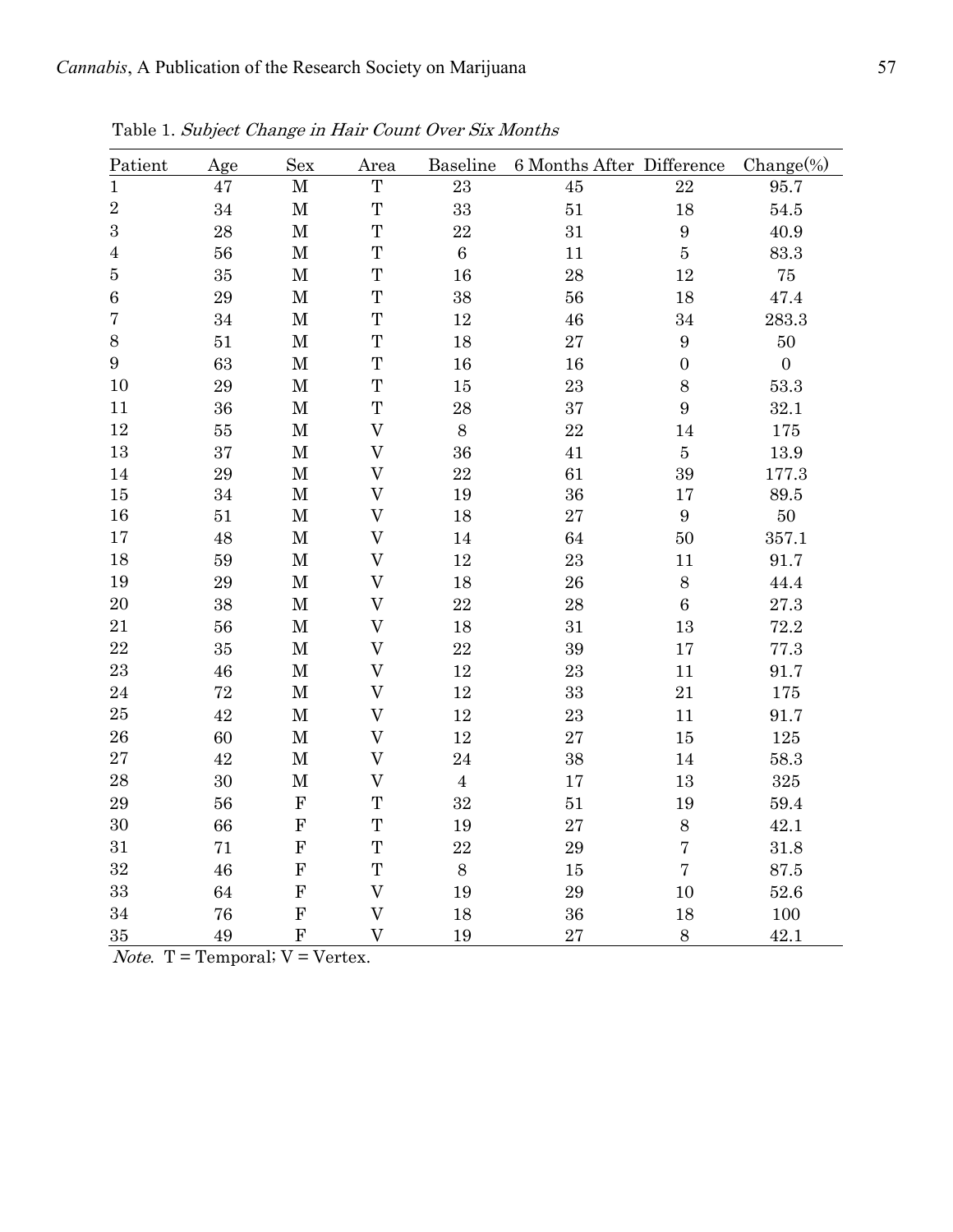## DISCUSSION

This case study supports significant hair regrowth benefits in both men and women with AGA. In general men did slightly better than women, and the vertex area did better than the temporal areas. On average there was 93.5% increase in nonvellus hair after six months of once-daily use. All subjects had some regrowth.

The exact mechanism of therapeutic effects is not entirely clear, and furthermore, definitive research is planned. CBD may be functioning as a CB1 receptor antagonist, via negative allosteric effects, excessive TRPV1 agonism and potentially also via Wnt messaging. The dosing of the CBD needs to be further evaluated as preclinical research suggests that much higher doses of CBD may cause agonistic effects at TRPV4 receptors which can cause premature entry of the hair follicle into the catagen phase, thereby, inhibiting hair growth. (Boudaka et al., 2020)

The safety of topically applied CBD has been previously well-documented (Bíró et al., 2009; Expert Committee on Drug Dependence, 2018). Once again there is no reported significant adverse effects for six-month application of this CBD topical.

Since the CBD works through novel mechanisms entirely different from both finasteride and minoxidil it can be used in conjunction with these current drugs and would be expected to have synergistic effects. Just as finasteride and minoxidil have been shown to have synergism (Suchonwanit et al., 2018).

Further research is planned with a hemp extract that is high in CBD, THCV and CBDV. In addition, comparative, cross-over studies with minoxidil should be considered.

#### REFERENCES

- Bíró, T., Bodó, E., Telek, A., Géczy, T., Tychsen, B., Kovács, L., & Paus, R. (2006). Hair cycle control by vanilloid receptor-1 (TRPV1): evidence from TRPV1 knockout mice. The Journal of Investigative Dermatology, 1268), 1909-1912.
- Bíró, T., Tóth, B. I., Haskó, G., Paus, R., & Pacher, P. (2009). The endocannabinoid system of the skin in health and disease: novel perspectives

and therapeutic opportunities. Trends in Pharmacological Sciences, 30(8), 411-420.

- Blume-Peytavi, U., Hillmann, K., Dietz, E., Canfield, D., & Bartels, N. G. (2011). A randomized, single-blind trial of 5% minoxidil foam once daily versus 2% minoxidil solution twice daily in the treatment of androgenetic alopecia in women. Journal of the American Academy of Dermatology, <sup>65</sup>(6), 1126-1134.
- Boudaka, A., Al-Yazeedi, M., & Al-Lawati, I. (2020). Role of Transient Receptor Potential Vanilloid 4 Channel in Skin Physiology and Pathology. Sultan Qaboos University Medical Journal, 20(2), e138.
- Chung, H., Fierro, A., & Pessoa-Mahana, C. D. (2019). Cannabidiol binding and negative allosteric modulation at the cannabinoid type 1 receptor in the presence of delta-9 tetrahydrocannabinol: An In Silico study. PloS one, <sup>14</sup>(7), e0220025.
- Corroon, J., & Phillips, J. A. (2018). A cross-sectional study of cannabidiol users. Cannabis and Cannabinoid Research, 3(1), 152-161.
- Expert Committee on Drug Dependence. (2018). CANNABIDIOL (CBD) Critical review report. World Health Organization. https://www.who.int/medicines/access/controlle d-substances/CannabidiolCriticalReview.pdf
- Gupta, A. K., & Charrette, A. (2015). Topical minoxidil: systematic review and metaanalysis of its efficacy in androgenetic alopecia. Skinmed, 13(3), 185-189.
- Laprairie, R. B., Bagher, A. M., Kelly, M. E. M., & Denovan-Wright, E. M. (2015). Cannabidiol is a negative allosteric modulator of the cannabinoid CB1 receptor. British Journal of Pharmacology, 172(20), 4790-4805.
- Levy, L. L., & Emer, J. J. (2013). Female pattern alopecia: current perspectives. International Journal of Women's Health, 5, 541.
- Muller, C., Morales, P., & Reggio, P. H. (2019). Cannabinoid ligands targeting TRP channels. Frontiers in molecular neuroscience, <sup>11</sup>, 487.